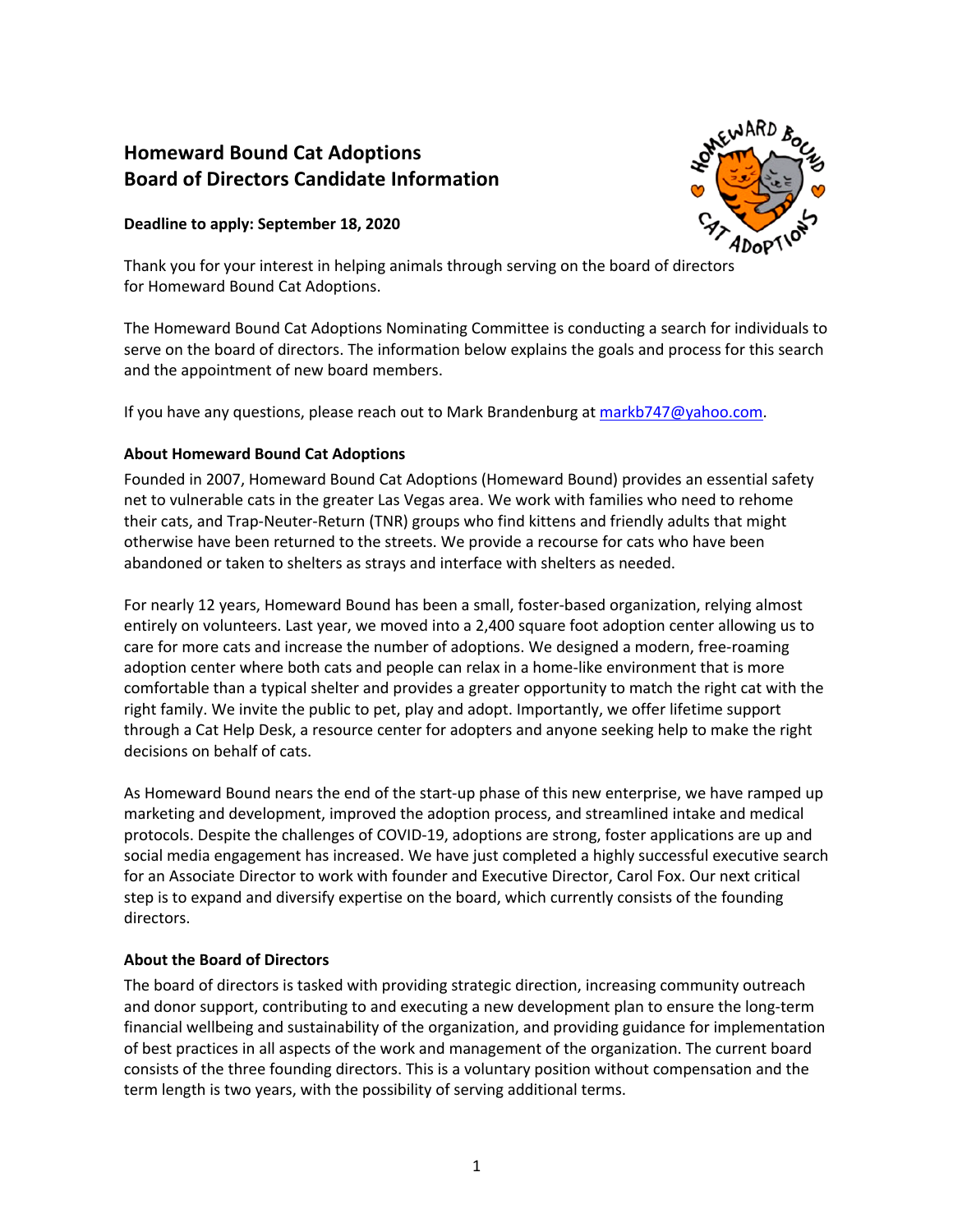## **Recruitment and Selection Process**

The board recruitment and selection process is a planned effort with specific steps designed to help ensure the organization attracts and maintains a high level of volunteer leadership.

The board member recruitment and selection process is as follows:

- The nominating committee has defined the needs and selection criteria for board members laid out in this document.
- The committee will promote the opportunity broadly to the public as well as recruitment through other contacts in the community.
- Candidates will submit responses to questions in the board application by emailing markb747@yahoo.com, with *Homeward Bound Board Application* in the subject line
- Applicants will receive a prompt email response when applications are received followed by an update on their application's status within four weeks.
- The nominating committee will review each application to see if the candidate's skills match the pre-determined criteria and the organization's need for varied skills and experiences on the board.
- Applicants who are identified as candidates will be asked to participate in a phone interview.
- Top candidates selected through the phone interviews may be asked to meet in person with the committee members.
- Selected board members will be required to sign the Homeward Bound board contract and conflict of interest policy.
- Applicants who are not selected for board service may be asked to assist Homeward Bound in other ways.

#### **Criteria for Selection of Homeward Bound Board Members**

The following are some of the key criteria that will be considered in the selection of board members. While every candidate is not expected to possess all of these skills, the goal is to create a team of board members that together possess the skills necessary to successfully lead Homeward Bound.

- Compassion for animals and commitment to the cause.
- Ability to make the commitment of time, both in terms of duration and frequency.
- Professional skills or experiences related to needed functions, including but not limited to marketing/communications, finance/accounting, legal expertise, HR, management of people, facilities management, and other business and professional skills.
- Business and personal contacts/connections that will be valuable to Homeward Bound.
- Strong interpersonal skills.
- Ability to work well and cooperatively with others, while also being willing to speak up about issues or concerns.
- Diversity of experience and background.
- Past board experience.
- Fundraising experience and successes.

#### **Primary Functions of the Board of Directors**

The primary functions of nonprofit boards are: